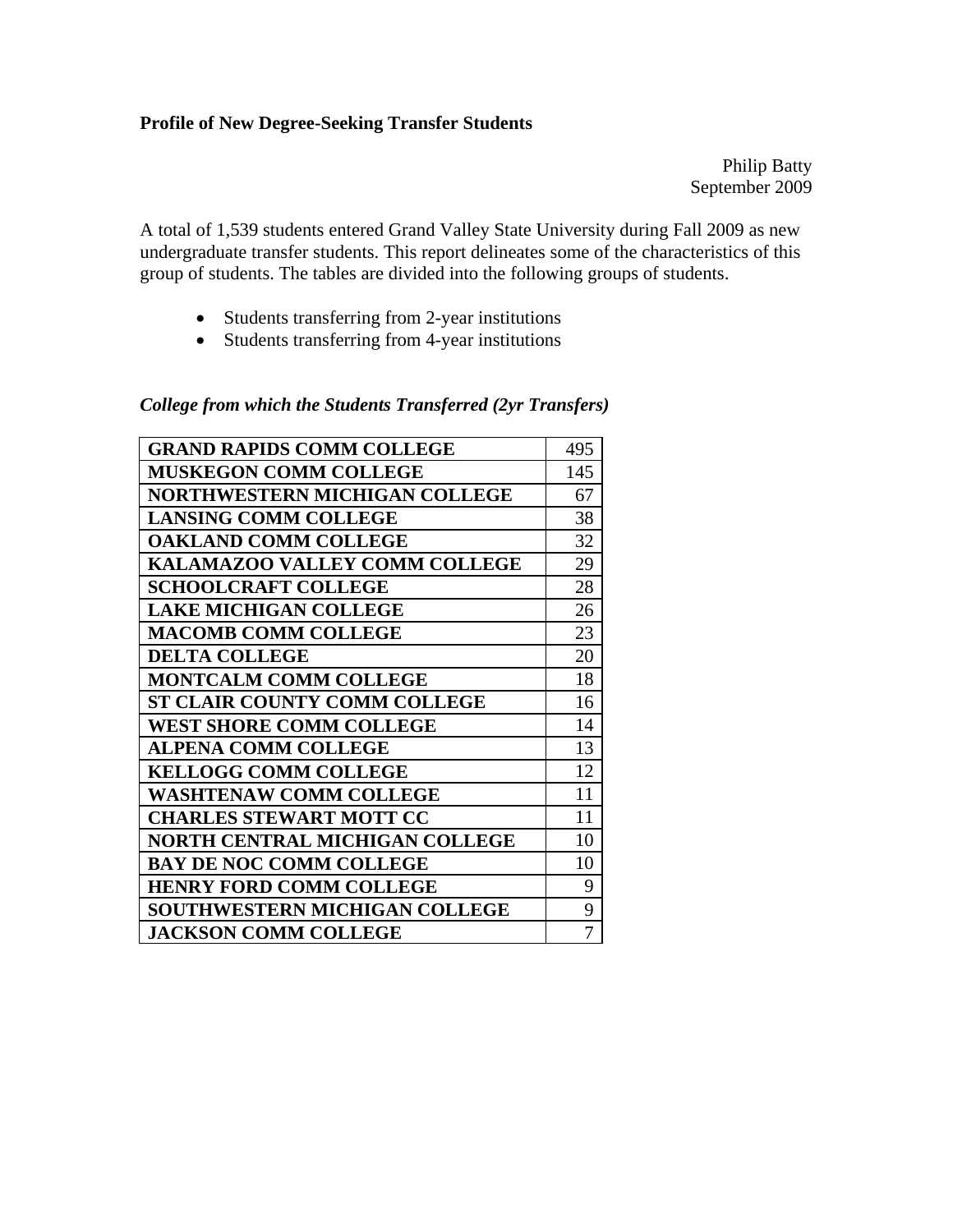| <b>CENTRAL MICHIGAN UNIVERSITY</b> | 32 |
|------------------------------------|----|
| <b>WESTERN MICHIGAN UNIVERSITY</b> | 29 |
| <b>MICHIGAN STATE UNIVERSITY</b>   | 27 |
| <b>FERRIS STATE UNIVERSITY</b>     | 22 |
| <b>DAVENPORT UNIV-GRAND RAPIDS</b> | 20 |
| <b>CORNERSTONE UNIVERSITY</b>      | 18 |
| <b>CALVIN COLLEGE</b>              | 17 |
| <b>BAKER COLLEGE - FLINT</b>       | 15 |
| <b>KINGSTON UNIVERSITY</b>         | 13 |
| UNIV OF MICHIGAN-ANN ARBOR         | 12 |
| <b>OAKLAND UNIVERSITY</b>          | 12 |
| <b>SAGINAW VALLEY STATE UNIV</b>   | 12 |
| <b>AQUINAS COLLEGE-MI</b>          | 11 |
| <b>HOPE COLLEGE</b>                | 10 |
| NORTHERN MICHIGAN UNIVERSITY       | 9  |
| UNIV OF MICHIGAN-FLINT             | 8  |
| <b>EASTERN MICHIGAN UNIVERSITY</b> | 7  |

*College from which the Students Transferred (4yr Transfers)* 

#### *Sex*

|                     | 2-Year | 4-Year | <b>Total</b> |
|---------------------|--------|--------|--------------|
| <b>FEMALE</b>       | 562    | 256    | 818          |
| <b>MALE</b>         | 528    | 191    | 719          |
| <b>NOT REPORTED</b> |        |        |              |
| <b>Total</b>        | 1091   | 448    | 539          |

# *Ethnic Background*

|                                       | 2-Year | 4-Year | <b>Total</b>    |
|---------------------------------------|--------|--------|-----------------|
| <b>BLACK</b>                          | 43     | 15     | 58              |
| AMERICAN INDIAN/ALASKA NATIVE         | 10     |        |                 |
| <b>ASIAN/HAWAIIAN/PACF ISLANDER</b>   | 20     |        | 31              |
| <b>HISPANIC OR LATINO (ALL RACES)</b> | 41     |        | 52              |
| <b>WHITE (NON-HISPANIC)</b>           | 911    | 353    | 1264            |
| UNKNOWN/UNREPORTED                    | 65     | 56     | 12 <sup>1</sup> |
| TWO OR MORE -DO NOT USE SYS           |        |        |                 |
| <b>Total</b>                          | 1091   | 448    |                 |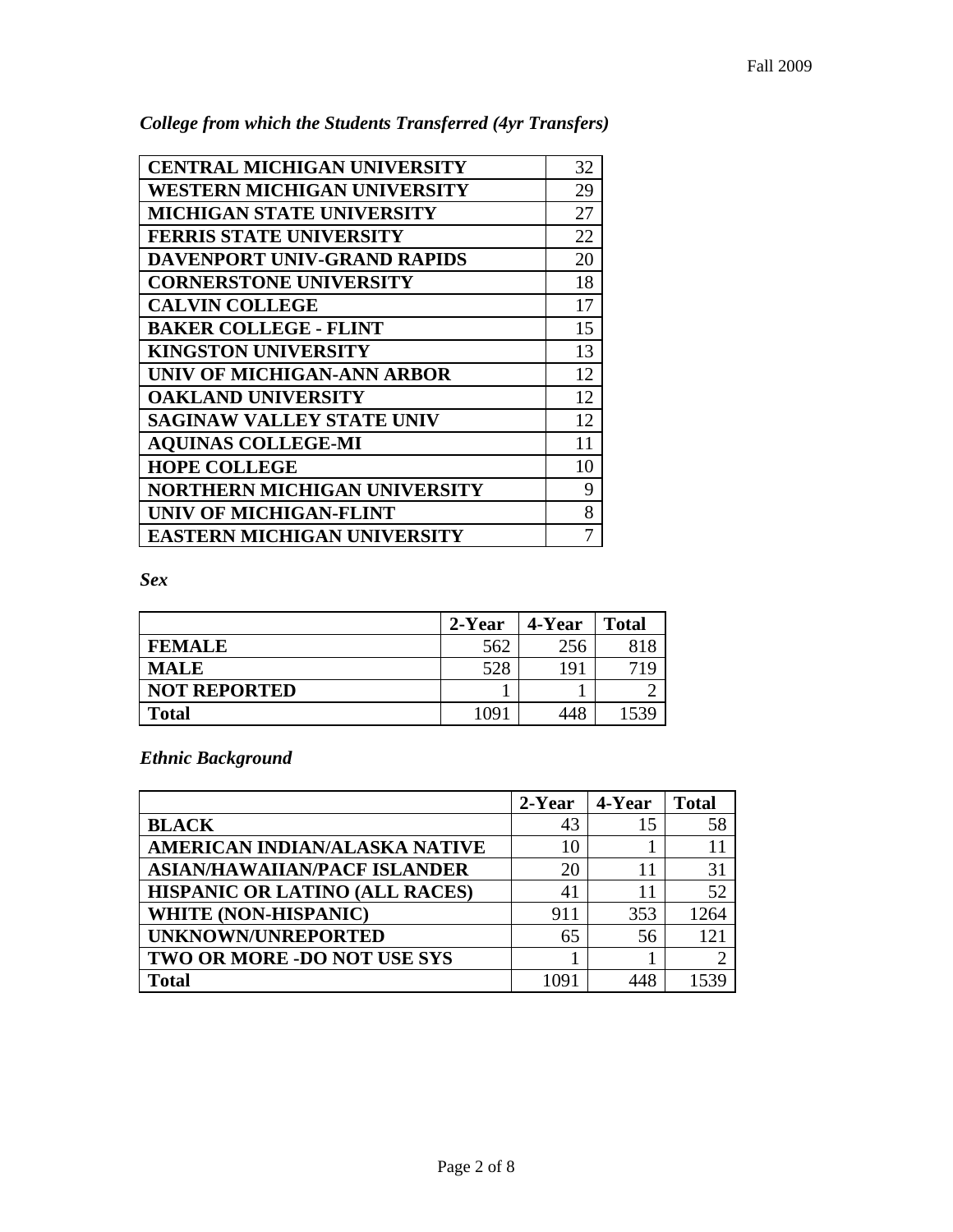*Status* 

|                  | 2-Year | 4-Year | <b>Total</b> |
|------------------|--------|--------|--------------|
| <b>Full-time</b> | 919    | 382    | 130.         |
| <b>Part-time</b> | 172    | 66     |              |
| <b>Total</b>     | 1091   | 448    |              |

*Major* 

|                                           | 2-Year           | 4-Year           | <b>Total</b>   |
|-------------------------------------------|------------------|------------------|----------------|
| <b>ACCOUNTING</b>                         | 23               | $\overline{4}$   | 27             |
| <b>ADVERTISING &amp; PUBLIC RELATIONS</b> | 12               | $\overline{7}$   | 19             |
| <b>ANTHROPOLOGY</b>                       | 8                | $\mathbf{1}$     | 9              |
| <b>ART AND DESIGN</b>                     | 8                | $\overline{4}$   | 12             |
| <b>ART HISTORY</b>                        | $\overline{2}$   | $\mathbf{1}$     | 3              |
| <b>ATHLETIC TRAINING</b>                  | 12               | 5                | 17             |
| <b>BEHAVIORAL SCIENCE</b>                 | $\overline{2}$   | $\overline{0}$   | $\overline{2}$ |
| <b>BIOLOGY</b>                            | 20               | $\overline{7}$   | 27             |
| <b>BIOMEDICAL SCIENCE</b>                 | 46               | 21               | 67             |
| <b>BIOPSYCHOLOGY</b>                      | $\mathbf{1}$     | $\mathbf{1}$     | $\overline{2}$ |
| <b>BROADCASTING</b>                       | 6                | $\mathbf{1}$     | $\overline{7}$ |
| <b>BUSINESS GENERAL</b>                   | $\overline{4}$   | $\mathbf{1}$     | $\overline{5}$ |
| <b>CELL &amp; MOLECULAR BIOLOGY</b>       | $\overline{0}$   | $\mathbf{1}$     | $\mathbf{1}$   |
| <b>CHEMISTRY</b>                          | 11               | $\mathbf{1}$     | 12             |
| <b>CHINESE STUDIES</b>                    | $\mathbf{1}$     | $\overline{0}$   | $\mathbf{1}$   |
| <b>CLASSICS</b>                           | $\overline{2}$   | $\mathbf{1}$     | $\overline{3}$ |
| <b>CLINICAL LAB SCIENCE</b>               | $\boldsymbol{0}$ | $\overline{2}$   | $\overline{2}$ |
| <b>COMMUNICATION STUDIES</b>              | 9                | 5                | 14             |
| <b>CRIMINAL JUSTICE</b>                   | 55               | 13               | 68             |
| <b>DIAGNOSTIC MEDICAL SONOGRAPHY</b>      | $\mathbf{1}$     | $\boldsymbol{0}$ | 1              |
| <b>EARTH SCIENCE</b>                      | $\overline{2}$   | $\mathbf{1}$     | $\overline{3}$ |
| <b>ECONOMICS</b>                          | $\mathbf{1}$     | $\overline{0}$   | $\overline{1}$ |
| <b>ENGLISH</b>                            | 51               | 18               | 69             |
| <b>EXERCISE SCIENCE</b>                   | 22               | 10               | 32             |
| <b>FILM VIDEO</b>                         | 21               | 5                | 26             |
| <b>FINANCE</b>                            | $\mathbf{1}$     | $\overline{3}$   | $\overline{4}$ |
| <b>GEOGRAPHY</b>                          | $\overline{4}$   | $\mathbf{1}$     | $\overline{5}$ |
| <b>GEOLOGY</b>                            | 3                | $\mathbf{1}$     | $\overline{4}$ |
| <b>GEOLOGY-CHEMISTRY</b>                  | $\overline{1}$   | $\overline{0}$   | $\overline{1}$ |
| <b>GROUP SOCIAL STUDIES</b>               | 30               | 10               | 40             |
| <b>HEALTH COMMUNICATION</b>               | 5                | $\overline{2}$   | $\overline{7}$ |
| <b>HEALTH PROFESSIONS</b>                 | 24               | 9                | 33             |
| <b>HISTORY</b>                            | 20               | 5                | 25             |
| <b>HOSPITALITY TOURISM MGT</b>            | 19               | $\overline{7}$   | 26             |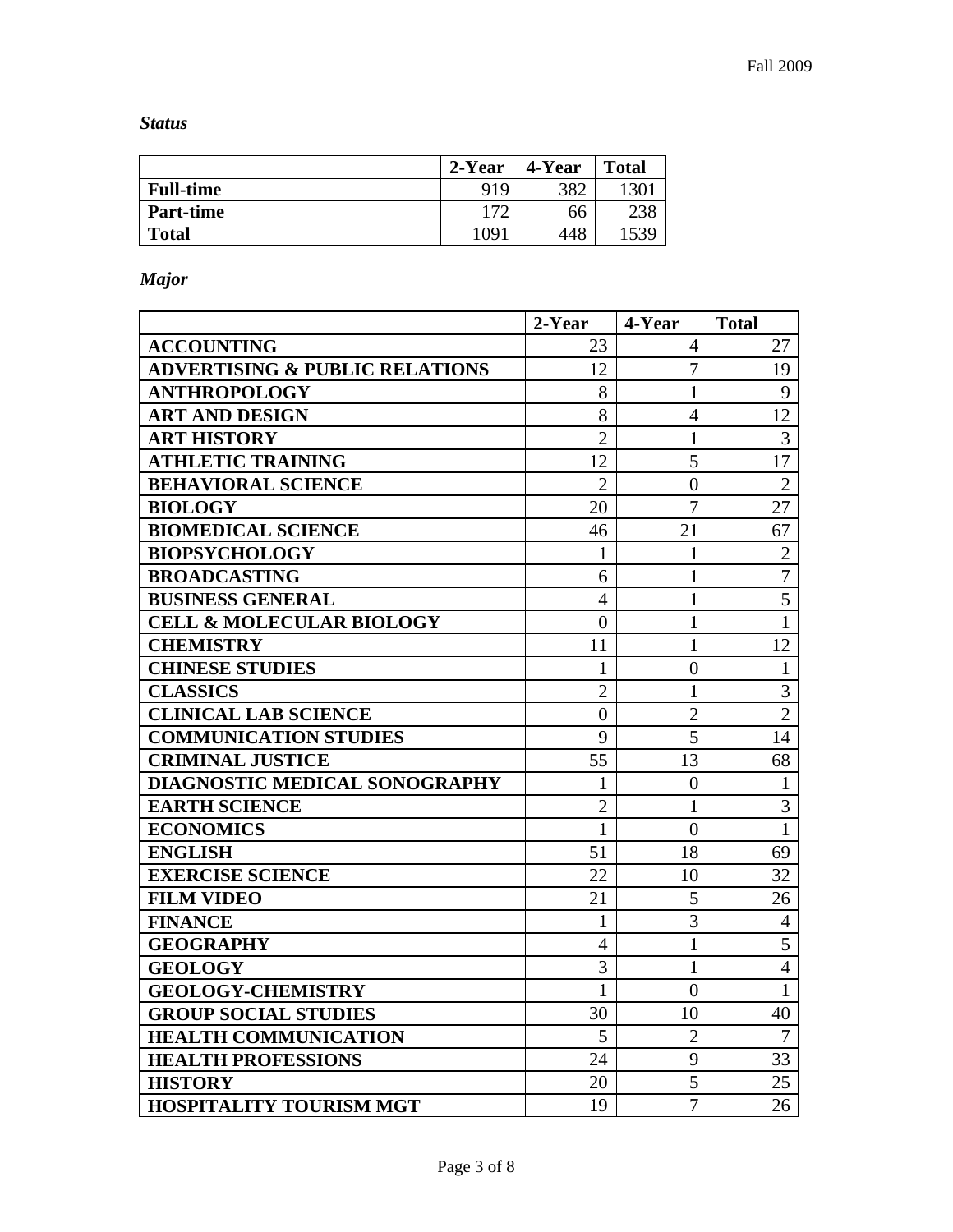| <b>INTEGRATED SCIENCE</b>       | 8              | 3              | 11                             |
|---------------------------------|----------------|----------------|--------------------------------|
| <b>INTERNATIONAL BUSINESS</b>   | 4              | $\theta$       | $\overline{4}$                 |
| <b>INTERNATIONAL RELATIONS</b>  | 6              | 5              | 11                             |
| <b>JOURNALISM</b>               | 6              | 3              | 9                              |
| <b>LEGAL STUDIES</b>            | 5              | $\mathbf{1}$   | 6                              |
| <b>LIBERAL STUDIES</b>          | 5              | $\overline{2}$ | $\overline{7}$                 |
| <b>MANAGEMENT</b>               | 13             | $\mathbf{1}$   | 14                             |
| <b>MARKETING</b>                | $\overline{7}$ | $\overline{2}$ | 9                              |
| <b>MATHEMATICS</b>              | 21             | $\overline{7}$ | 28                             |
| <b>MUSIC</b>                    | $\overline{2}$ | $\overline{2}$ | $\overline{4}$                 |
| <b>NATURAL RESOURCES MGMT</b>   | 11             | $\overline{2}$ | 13                             |
| <b>NON DEGREE UNDERGRADUATE</b> | 10             | 21             | 31                             |
| <b>NURSING</b>                  | $\overline{0}$ | 1              | $\mathbf{1}$                   |
| OCCUPATIONAL SAFETY/HEALTH MGT  | $\mathbf{1}$   | $\overline{0}$ | 1                              |
| <b>PHILOSOPHY</b>               | 3              | $\overline{0}$ | 3                              |
| <b>PHOTOGRAPHY</b>              | 6              | $\overline{2}$ | $\overline{8}$                 |
| PHYSICAL EDUCATION              | 16             | $\overline{4}$ | 20                             |
| <b>PHYSICS</b>                  | $\mathbf{1}$   | $\mathbf{1}$   | $\overline{2}$                 |
| <b>POLITICAL SCIENCE</b>        | 11             | 3              | 14                             |
| <b>PRE-BUSINESS</b>             | 114            | 39             | 153                            |
| PRE-CLINICAL LAB SCIENCE        | $\overline{2}$ | $\theta$       | $\overline{2}$                 |
| PRE-COMPUTER SCIENCE            | $\overline{4}$ | $\overline{4}$ | 8                              |
| PRE-ENGINEERING                 | 29             | 11             | 40                             |
| PRE-HEALTH SCIENCE              | 1              | $\theta$       | $\mathbf{1}$                   |
| PRE-INFORMATION SYSTEMS         | 13             | 1              | 14                             |
| PRE-MED IMG/RADIATION SCI       | 19             | 5              | 24                             |
| <b>PRE-MED TECH</b>             | $\overline{2}$ | $\overline{0}$ | $\overline{2}$                 |
| <b>PRE-NURSING</b>              | 54             | 27             | 81                             |
| <b>PSYCHOLOGY</b>               | 72             | 19             | 91                             |
| PUBLIC ADMINISTRATION           | 3              | 3              | 6                              |
| <b>RADIATION THERAPY</b>        | $\overline{0}$ | $\mathbf{1}$   | $\blacksquare$<br>$\mathbf{I}$ |
| <b>SOCIAL WORK</b>              | 41             | 4              | 45                             |
| <b>SOCIOLOGY</b>                | 4              | 3              | 7                              |
| <b>SPANISH</b>                  | 5              | 3              | $8\,$                          |
| <b>STATISTICS</b>               | $\overline{2}$ | 1              | 3                              |
| <b>THEATRE</b>                  | 1              | $\overline{0}$ |                                |
| <b>THERAPEUTIC RECREATION</b>   | 8              | 1              | 9                              |
| <b>UNDECLARED</b>               | 146            | 116            | 262                            |
| <b>WRITING</b>                  | 8              | $\overline{2}$ | 10                             |
| <b>TOTAL</b>                    | 1091           | 448            | 1539                           |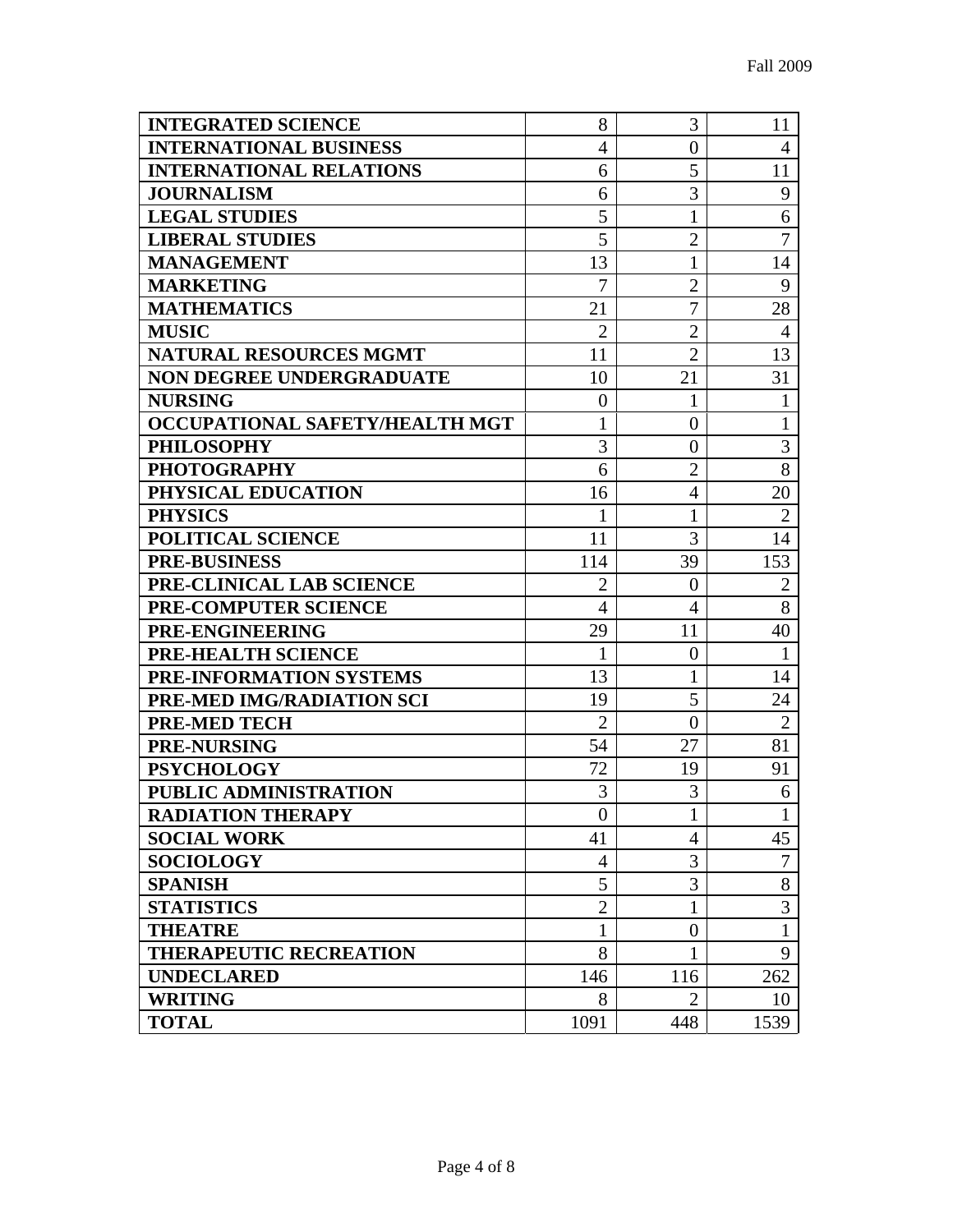## *County of Residence*

|                       | 2-Year           | 4-Year           | <b>Total</b>   |
|-----------------------|------------------|------------------|----------------|
| <b>ALLEGAN</b>        | 25               | 12               | 37             |
| <b>ALPENA</b>         | 10               | $\overline{2}$   | 12             |
| <b>ANTRIM</b>         | 4                | $\mathbf{1}$     | $\mathfrak{S}$ |
| <b>BAY</b>            | 6                | $\overline{2}$   | $8\,$          |
| <b>BENZIE</b>         | $\overline{4}$   | $\mathbf{1}$     | 5              |
| <b>BERRIEN</b>        | 27               | 5                | 32             |
| <b>BRANCH</b>         | $\overline{2}$   | $\overline{0}$   | $\overline{2}$ |
| <b>BARRY</b>          | 12               | $\overline{2}$   | 14             |
| <b>CALHOUN</b>        | 7                | $\overline{0}$   | $\overline{7}$ |
| <b>CASS</b>           | $\overline{4}$   | $\mathbf 1$      | $\overline{5}$ |
| <b>CHARLEVOIX</b>     | 3                | $\mathbf{1}$     | $\overline{4}$ |
| <b>CHEBOYGAN</b>      | $\overline{3}$   | $\overline{0}$   | 3              |
| <b>CHIPPEWA</b>       | 1                | $\mathbf{1}$     | $\overline{2}$ |
| <b>CLARE</b>          | $\overline{0}$   | $\mathbf{1}$     | $\mathbf{1}$   |
| <b>CLINTON</b>        | 10               | 1                | 11             |
| <b>CRAWFORD</b>       | $\overline{0}$   | 1                | $\mathbf{1}$   |
| <b>DELTA</b>          | 8                | $\overline{4}$   | 12             |
| <b>DICKINSON</b>      | $\boldsymbol{0}$ | $\mathbf{1}$     | $\mathbf{1}$   |
| <b>EATON</b>          | $\overline{2}$   | 1                | 3              |
| <b>EMMET</b>          | 6                | $\overline{4}$   | 10             |
| <b>GENESEE</b>        | $\overline{7}$   | 11               | 18             |
| <b>GLADWIN</b>        | $\overline{0}$   | $\mathbf{1}$     | $\mathbf{1}$   |
| <b>GRAND TRAVERSE</b> | 46               | 3                | 49             |
| <b>HURON</b>          | $\mathbf{1}$     | $\overline{0}$   | $\mathbf{1}$   |
| <b>INGHAM</b>         | 10               | $\overline{2}$   | 12             |
| <b>IONIA</b>          | 14               | 3                | 17             |
| <b>ISABELLA</b>       | 1                | 3                | $\overline{4}$ |
| <b>JACKSON</b>        | $\overline{7}$   | $\overline{2}$   | 9              |
| <b>KENT</b>           | 376              | 113              | 489            |
| <b>KALKASKA</b>       | $\overline{2}$   | $\overline{0}$   | $\overline{2}$ |
| <b>KALAMAZOO</b>      | 19               | 8                | 27             |
| <b>LAPEER</b>         | 3                | 3                | 6              |
| <b>LEELANAU</b>       | 6                | $\boldsymbol{0}$ | 6              |
| <b>LENAWEE</b>        | 5                | $\overline{4}$   | 9              |
| <b>LIVINGSTON</b>     | 8                | 7                | 15             |
| <b>MANISTEE</b>       | $\overline{2}$   | $\overline{4}$   | 6              |
| <b>MARQUETTE</b>      | $\mathbf{1}$     | $\overline{2}$   | 3              |
| <b>MASON</b>          | 14               | $\overline{0}$   | 14             |
| <b>MACOMB</b>         | 21               | 17               | 38             |
| <b>MACKINAC</b>       | $\mathbf{1}$     | 1                | $\overline{2}$ |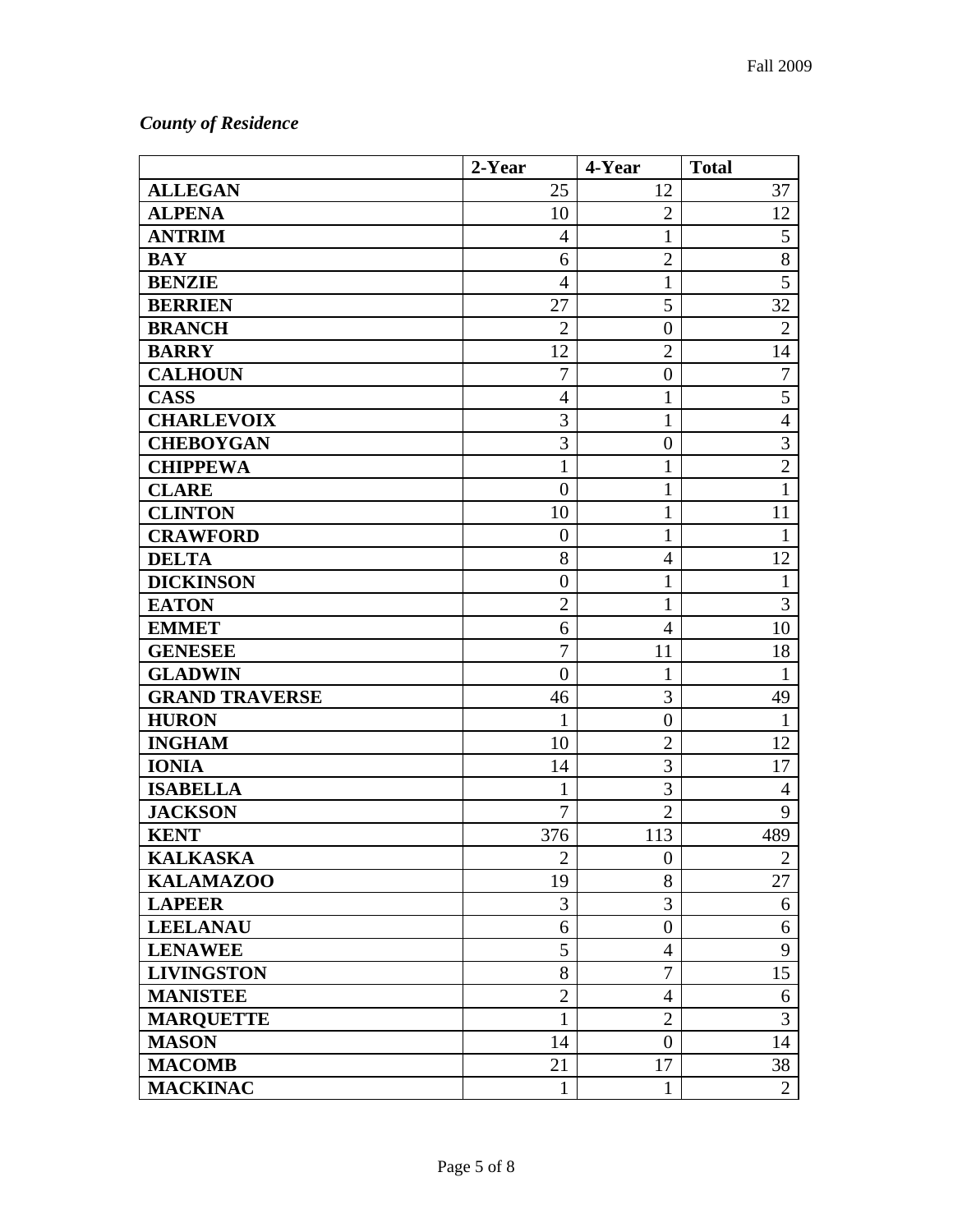|                     |                | $\overline{4}$ |                |
|---------------------|----------------|----------------|----------------|
| <b>MECOSTA</b>      | $\overline{2}$ |                | 6              |
| <b>MIDLAND</b>      | $\overline{4}$ | 1              | 5              |
| <b>MISSAUKEE</b>    | $\mathbf{1}$   | $\overline{0}$ | $\mathbf{1}$   |
| <b>MONTMORENCY</b>  | $\mathbf{1}$   | 1              | $\overline{2}$ |
| <b>MONROE</b>       | $\overline{2}$ | 1              | 3              |
| <b>MONTCALM</b>     | 13             | 3              | 16             |
| <b>MUSKEGON</b>     | 104            | 18             | 122            |
| <b>NEWAYGO</b>      | 7              | $\overline{4}$ | 11             |
| <b>OAKLAND</b>      | 39             | 22             | 61             |
| <b>OCEANA</b>       | 5              | $\overline{2}$ | $\tau$         |
| <b>OGEMAW</b>       | 1              | $\overline{0}$ | $\mathbf{1}$   |
| <b>OSCODA</b>       | 1              | $\overline{0}$ | $\mathbf 1$    |
| <b>OTSEGO</b>       | $\mathbf{1}$   | 3              | $\overline{4}$ |
| <b>OTTAWA</b>       | 121            | 64             | 185            |
| PRESQUE ISLE        | 3              | $\overline{0}$ | 3              |
| <b>SAGINAW</b>      | 8              | 3              | 11             |
| <b>SANILAC</b>      | $\overline{0}$ | $\mathbf{1}$   |                |
| <b>SCHOOLCRAFT</b>  | 1              | $\overline{0}$ | $\mathbf 1$    |
| <b>SHIAWASSEE</b>   | $\mathbf{1}$   | 1              | $\overline{2}$ |
| <b>ST CLAIR</b>     | 20             | 5              | 25             |
| <b>ST JOSEPH</b>    | $\overline{4}$ | $\overline{0}$ | $\overline{4}$ |
| <b>TUSCOLA</b>      | $\overline{0}$ | $\overline{2}$ | $\overline{2}$ |
| <b>VANBUREN</b>     | 11             | 1              | 12             |
| <b>WASHTENAW</b>    | $\overline{4}$ | $\overline{4}$ | 8              |
| <b>WAYNE</b>        | 31             | 12             | 43             |
| <b>WEXFORD</b>      | 5              | $\overline{2}$ | 7              |
| <b>NON-MICHIGAN</b> | 23             | 69             | 92             |
| <b>TOTAL</b>        | 1091           | 448            | 1539           |

*Other States & Countries* 

|                             | 2-Year | 4-Year | <b>Total</b> |
|-----------------------------|--------|--------|--------------|
| <b>COLORADO</b>             |        |        |              |
| <b>DISTRICT OF COLUMBIA</b> |        |        |              |
| <b>FLORIDA</b>              |        |        |              |
| <b>GEORGIA</b>              |        |        |              |
| <b>IOWA</b>                 | 0      |        |              |
| <b>IDAHO</b>                |        |        |              |
| <b>ILLINOIS</b>             | 8      | 4      | 12           |
| <b>INDIANA</b>              | 0      | 5      |              |
| <b>MARYLAND</b>             |        |        |              |
| <b>MICHIGAN</b>             | 1069   | 379    | 1448         |
| <b>NORTH DAKOTA</b>         |        |        |              |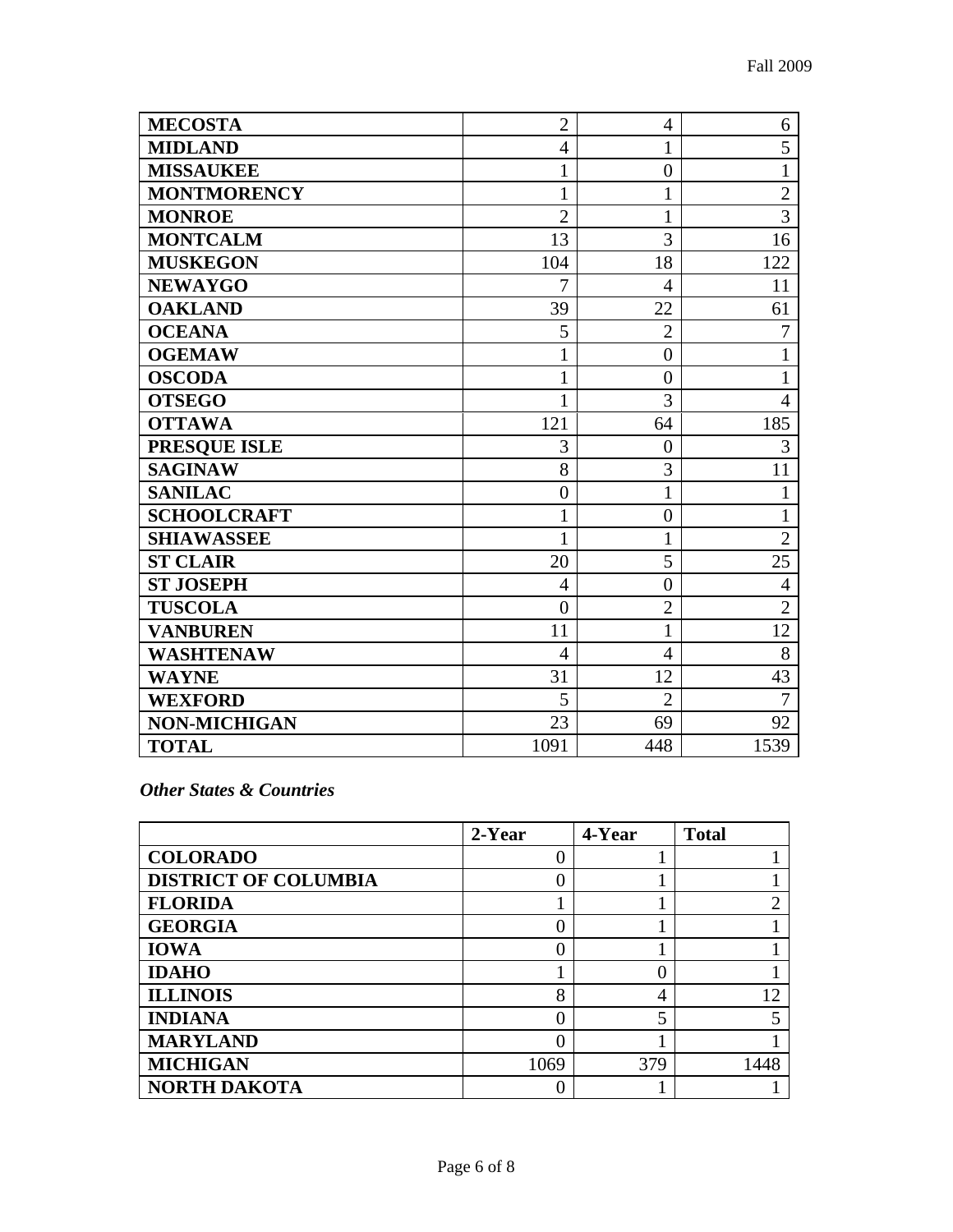| <b>NEW HAMPSHIRE</b> |      |    |  |
|----------------------|------|----|--|
| <b>NEW YORK</b>      |      |    |  |
| <b>OHIO</b>          |      |    |  |
| <b>TEXAS</b>         |      |    |  |
| <b>VIRGINIA</b>      |      |    |  |
| <b>WASHINGTON</b>    |      |    |  |
| <b>WISCONSIN</b>     |      |    |  |
| <b>UNKNOWN</b>       | 6    | 45 |  |
| <b>TOTAL</b>         | 1091 |    |  |

|                                 | 2-Year           | 4-Year         | <b>Total</b>   |
|---------------------------------|------------------|----------------|----------------|
| <b>BRAZIL</b>                   | 1                | 1              | $\overline{2}$ |
| <b>CANADA</b>                   | $\mathbf{1}$     | $\overline{0}$ | 1              |
| <b>CHINA</b>                    | $\overline{0}$   | $\mathbf{1}$   | 1              |
| <b>CZECH REPUBLIC</b>           | $\overline{0}$   | 1              | 1              |
| <b>FRANCE</b>                   | $\overline{0}$   | 6              | 6              |
| <b>GHANA</b>                    | $\overline{0}$   | $\mathbf{1}$   | $\mathbf{1}$   |
| <b>GERMANY</b>                  | $\overline{0}$   | 3              | 3              |
| <b>HONG KONG</b>                | $\overline{0}$   | 1              | 1              |
| <b>HUNGARY</b>                  | $\overline{0}$   | 3              | 3              |
| <b>ITALY</b>                    | $\overline{0}$   | $\mathbf{1}$   | 1              |
| <b>JAPAN</b>                    | $\overline{0}$   | $\overline{4}$ | $\overline{4}$ |
| <b>SOUTH KOREA</b>              | $\boldsymbol{0}$ | 3              | 3              |
| <b>MALI</b>                     | $\mathbf{1}$     | $\overline{0}$ | $\mathbf{1}$   |
| <b>NIGERIA</b>                  | $\boldsymbol{0}$ | $\mathbf{1}$   | 1              |
| <b>NORWAY</b>                   | $\overline{0}$   | 1              | 1              |
| <b>POLAND</b>                   | $\overline{0}$   | $\overline{2}$ | $\overline{2}$ |
| <b>SOUTH AFRICA</b>             | $\mathbf{1}$     | $\overline{0}$ | 1              |
| <b>SPAIN</b>                    | $\overline{0}$   | 1              | 1              |
| <b>UNITED KINGDOM</b>           | $\theta$         | 11             | 11             |
| <b>UNITED STATES OF AMERICA</b> | 1085             | 403            | 1488           |
| <b>VENEZUELA</b>                | 1                | $\overline{0}$ | 1              |
| <b>VIETNAM</b>                  | 1                | $\overline{0}$ | 1              |
| <b>SERBIA AND MONTENEGRO</b>    | $\overline{0}$   | 3              | 3              |
| <b>ZIMBABWE</b>                 | $\overline{0}$   | 1              |                |
| <b>Total</b>                    | 1091             | 448            | 1539           |